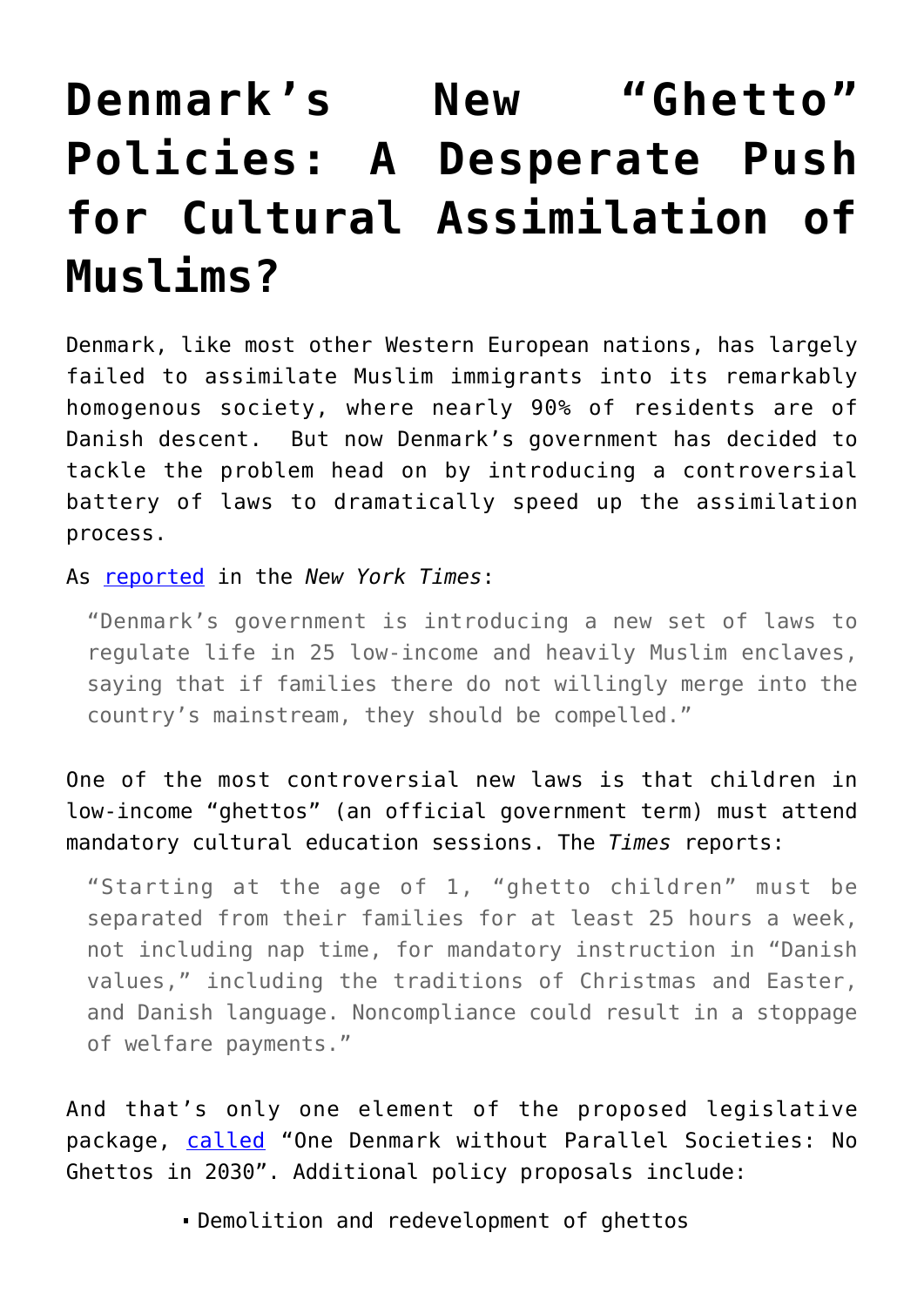- Harsher punishments for crimes committed in ghettos
- Reduced welfare benefits for immigrants who settle in ghettos
- Prison sentences for parents who send their kids to their country of origin for too long

The proposals are the result of a growing wave of antiimmigrant sentiment in Denmark's political parties. Stig Hjarvard, a professor at the University of Copenhagen, offered some reasons for the increased animosity in a 2018 article in the *Guardian*, saying:

"It began with Danish troops' involvement in the NATO-led invasion of Afghanistan in 2001, grew with the US-led invasion of Iraq in 2003 and was further fueled by the reaction to publication of cartoons of the prophet Muhammad in the Jyllands-Posten newspaper in 2005.

## Another important factor is Danish culture. A *New York Post* [article](https://nypost.com/2015/01/11/sorry-liberals-scandinavian-countries-arent-utopias/) talking about a new book on Scandinavian culture explains:

"Denmark is a land of 5.3 million homogeneous people. Everyone talks the same, everyone looks the same, everyone thinks the same. This is universally considered a feature — a glorious source of national pride in the land of humblebrag. Any rebels will be made to conform; tall poppies will be chopped down to average."

## Danish Prime Minister Lars Rasmussen echoed these characteristics in his initial announcement of the laws, saying:

"It concerns me deeply that we might not be able to come together around Denmark. We should be able to recognize our country. There are places where I don't recognize what I'm seeing."